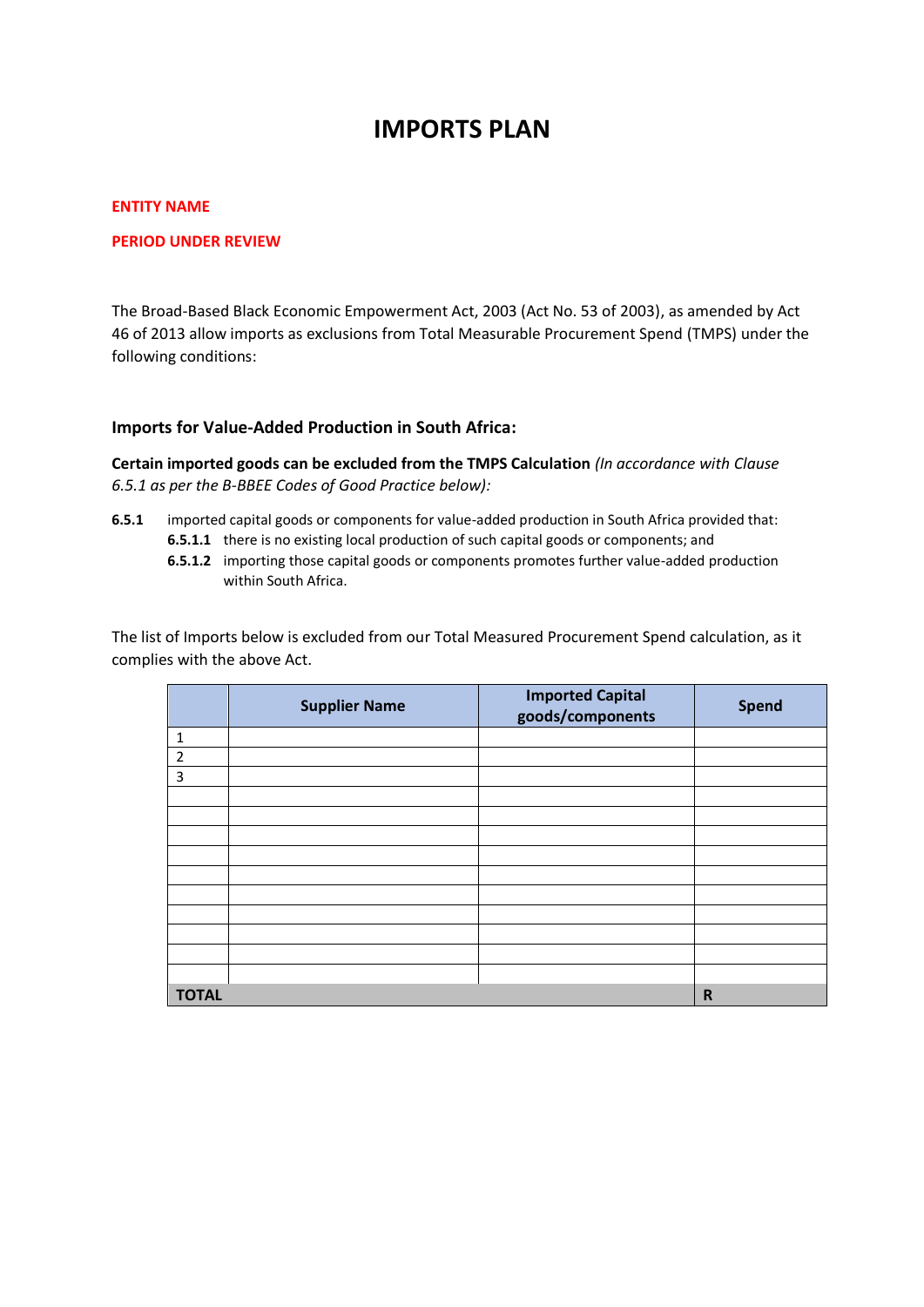# **6.5 Imports other than those for Value-Added Production in South Africa:**

**the following imported goods and services can only be excluded from the TMPS Calculation subject to the Measured Entity having developed an Enterprise Development & Supplier Development Plan:**

**6.5.2** imported goods and services other than those listed in paragraph 6.5.1 above, if there is no local production of those goods or services including, but not limited to, imported goods or serves that –

- **6.5.2.1** carry a brand different to the locally produced goods or services; or
- **6.5.2.2** have different technical specifications to the locally produced goods or services

**6.5.3.** The exclusion of Imports listed under clause 6.5.2 above is subject to them having developed and implemented an Enterprise Development & Supplier Development plan for imported goods and services.

# **Enterprise and Supplier Development Plan**

The Measured Entity has developed an Enterprise & Supplier Development plan for the following imported goods as detailed below; Measured Entity must complete this section in accordance with Company Policy, their mission, and their vision for locally sourcing the products listed above that are not currently for value added production in South Africa

#### **Clear Objectives**

A detailed description of the achievement outcome of the Enterprise& Supplier Development Programme. All the aims of the process. To be able to locally manufacture, value add or source a service locally in a stipulated space of time.

#### **Priority Interventions**

The steps that will need to be taken in order to achieve the objectives set out above. It should be a complete set of interventions recommended by the Measured Entity or Industry to mount an effective and comprehensive localisation strategy in response to unavailability of such local goods & services that meet the technical specifications of the ME.

### **Key Performance Indicators**; and

How the Measured Entity will assess whether or not the Plan is effective. A quantifiable measure used to evaluate the success of the Measured Entity in achieving its objectives. The KPI should act as a compass, helping you and your team understand whether you're taking the right path toward your strategic goals. To be effective, a KPI must be well-defined and quantifiable. (e.g. Revenue, Costs, Profits, Customer Satisfaction, Staff Turnover etc.)

#### **A concise implementation plan with clearly articulated milestones**

The Milestones will have to be achieved in accordance with the objectives. There has to be a comprehensive list of milestones outcomes over a set period time and details on how these objectives will be executed.